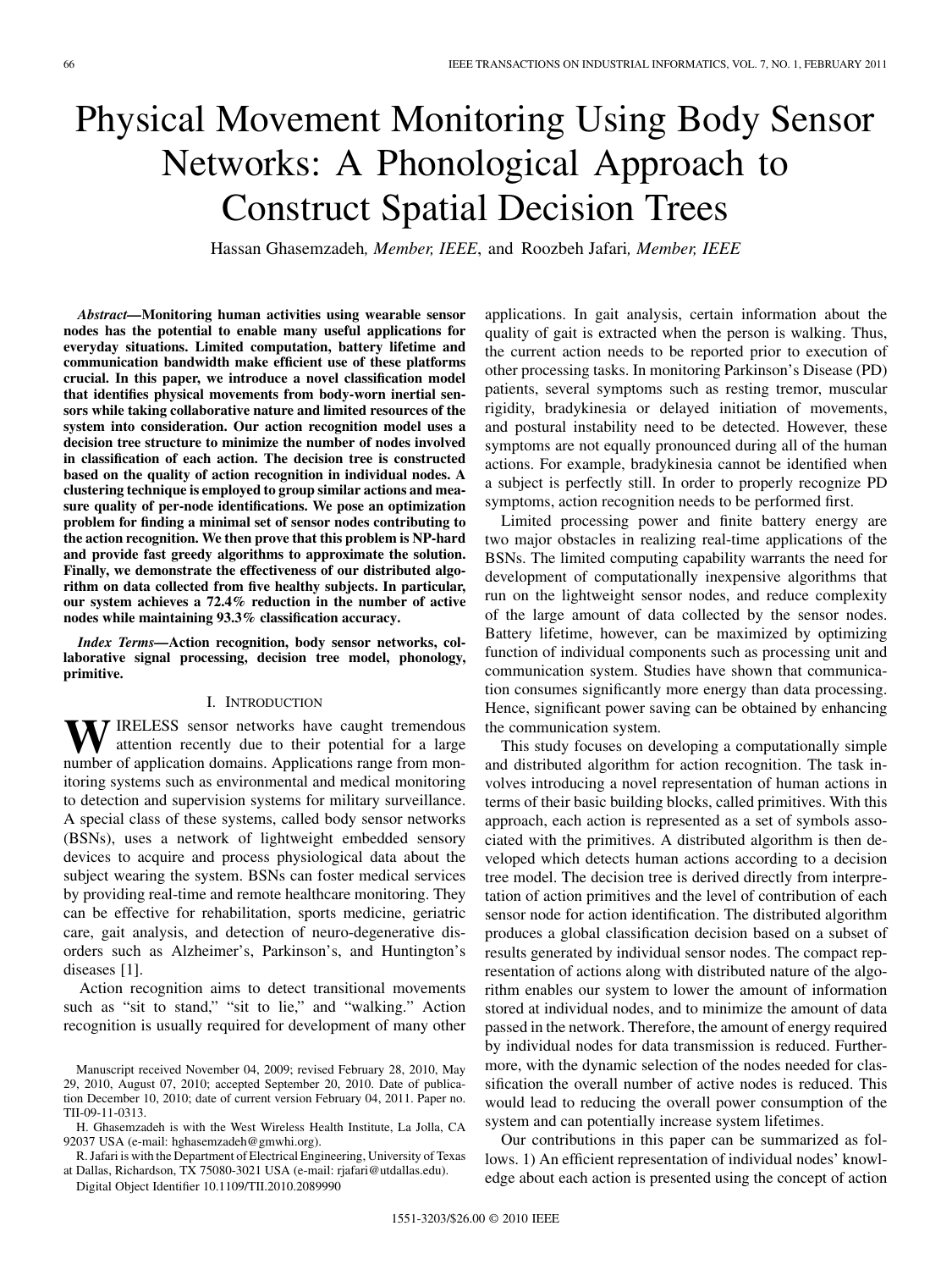primitives. This provides a compact and flexible representation for atomic movements which can enhance communication by reducing the size of messages required to transmit across the network. We provide phonological rules for constructing primitives associated with each action. 2) We investigate the detection of human actions based on a decision tree model. In a decision tree for action recognition, each internal decision vertex is associated with a sensor node, and terminal leaves correspond to actions of interest. Depending on the observation made by a sensor node, an internal vertex can branch to one node or another. When a new action occurs, the system will classify that action by visiting a sequence of nodes on a path from the root to a leaf. The tree is optimal if a minimum number of nodes classifies all the actions. Such a model reduces the number of active nodes by minimizing height of the tree.

# II. RELATED WORK

A number of researchers have integrated on-body sensors in a wireless network for the purpose of activity recognition and lifestyle monitoring. In [2], authors report the results of a study on activity recognition using different types of sensory devices, including built-in wired sensors, RFID tags, and wireless inertial sensors. The analysis performed on 104 h of data collected from more than 900 sensor inputs shows that motion sensors outperform the other sensors on many of the movements studied. A wireless body sensor system for monitoring human activities and location in indoor environments is introduced in [3], where each sensor node is equipped with accelerometer, gyroscope and magnetometer. Authors in [4] use a network of five accelerometers to classify a sequence of daily activities. They report a classification accuracy of 84% for detecting 20 actions. The system in [5] uses seven different sensors embedded in a single node to classify twelve movements. The accuracy obtained by this system is 90%. All the aforementioned systems use a centralized approach for action recognition, where a central classifier combines data of all sensor nodes and make a global decision. In contrast, our study aims to build a distributed action recognition model that uses only a subset of nodes for classification. In a previous work [6], we introduced a heuristic approach for distributed action recognition based on the concept of motion transcripts. There are two major differences between the current study and our previous work: 1) In this paper, we introduce the concept of spatial primitives that represent each action as a set of primitives spatially distributed across the network. Our previous work uses the notion of temporal primitives where each action is represented as a sequence of primitives by each individual node. 2) While the distributed classification algorithm in [6] is heuristic and cannot essentially provide the optimal ordering of the nodes for classification, our decision tree based classifier in this paper has strong theoretical foundation.

The idea of primitive-based activity recognition originated from research work in computer vision, where both static and dynamic vision-based approaches have been developed. For static methods, individual time frames of a video sequence are used as the basic components for analysis. Recognition involves the combination of discrete information extracted from individual frames. In dynamic methods, a fixed interval of a video stream is the major unit of analysis. The Hidden Markov Model (HMM) [7], which takes into account the correlation between

adjacent time instances by formulating a Markov process [8], is often used for the dynamic representation of motion due to its ability to handle uncertainty with its stochastic framework. Examples include the work presented in [9], that introduces a statistical technique for synthesizing walking patterns. The motion is expressed by a sequence of primitives extracted using an HMM-based model. The limitation of HMM in efficiently handling several interdependent processes has led to the creation of grammar-based representations of human actions. In [10], the authors propose a platform for a visuo-motor language. They provide the basic kernel for the symbolic manipulation of visual and motor information in a sensory-motor system. Their phonological rules are modeled as a finite automaton. Authors in [11] present an algorithm that finds primitives for human gestures using a motion capture system measures the 3D position of body parts. The trajectory of motion of these parts is considered as a gesture, and primitives are constructed based on the density of the training data set.

The primary objective of our work is to develop a fast classification algorithm which minimizes the number of active nodes involved in distributed action recognition. We use the notion of decision tree for this purpose. In order to construct a tree, we map each movement onto a set of predefined primitives. Our spatially distributed primitives simplify the representation of movements and enable construction of a decision trees. Our model further simplifies communication as each node in the tree needs to convey information on its final result to the next node in the tree.

# III. SYSTEM ARCHITECTURE AND SIGNAL PROCESSING

Our action recognition platform is a BSN consisting of several sensor units in a wireless network. The sensor nodes aim to collectively detect transitional movements according to a training model. Each node, which is also called a mote, has a triaxial accelerometer, a biaxial gyroscope, a microcontroller, and a radio. Nodes sample sensor readings at a certain frequency and can transmit the data wirelessly to each other. The motes that are used in this study are TelosB, which are commercially available from XBow®. The core processing unit of a Telos mote is TI MSP430 with active power of 3 mW. The power consumption of the radio is 38 mW and 35 mw in receive and transmit modes, respectively. Each mote is interfaced with custom-designed sensor board and is powered by a Li-Ion battery. For the purpose of data collection, we use an extra mote as a base station. The base station is connected to a laptop by USB and communicates with on-body nodes using a TDMA protocol. Furthermore, two Logitech webcams are used to record video of all experiments. The video is used only as a guide for manual segmentation of the actions. The sensor readings and video are collected and synchronized in MATLAB where we develop our distributed algorithms. Currently, we use this sensing platform for data collection and perform all processing offline in MATLAB.

Our distributed algorithm uses the signal processing model shown in Fig. 1 to classify an unknown action by integrating information from sensors across the network. This processing model requires several parameters as well as a decision tree which are precalculated during training. The training is conducted, as shown in Fig. 2. Data are collected from each sensor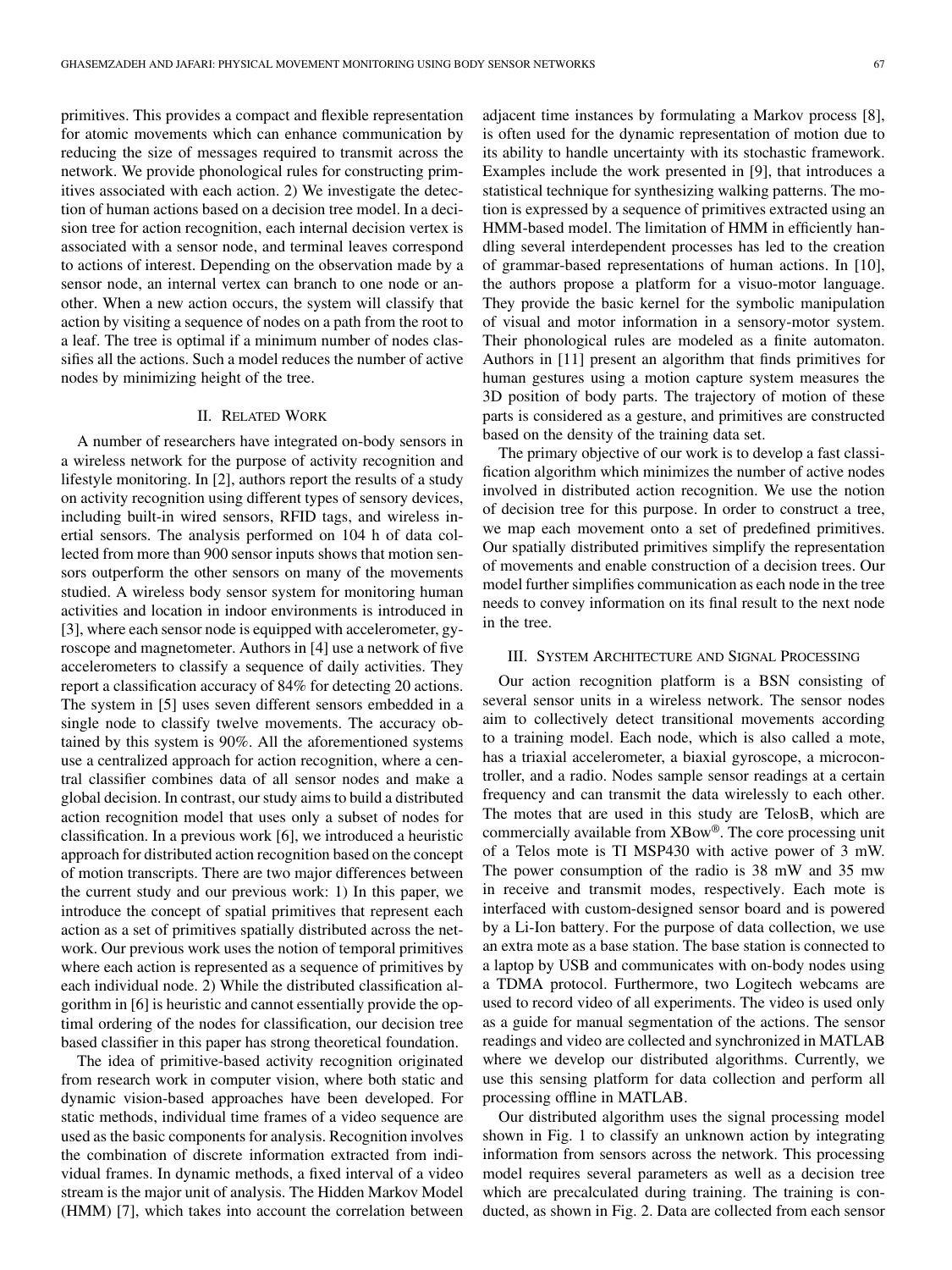

Fig. 1. Signal processing flow for distributed action recognition based on decision tree model.



Fig. 2. Training model to construct action primitives and build a decision tree.

 $(x, y, z)$  accelerometer, and x, y gyroscope) at 50 Hz and are filtered with a five-point moving average filter to remove high frequency noise. Next, signals are manually segmented to determine the temporal regions that represent actions. Other processing tasks are described briefly in the following.

*Feature Extraction:* Single-value features are extracted from the signal segment. Statistical features include mean, start-to-end amplitude, standard deviation, peak-to-peak amplitude, and RMS power. Moreover, ten morphological features are obtained from ten uniformly distributed points on the signal where each feature is the value of the signal at one of the points. Intuition behind using the above feature set is that: 1) these time-domain features are computationally inexpensive that can be executed on our lightweight sensor nodes; 2) they capture both statistical and structural properties of the signal; and 3) significance of statistical and morphological features for human movement analysis has been previously suggested by other researchers [12], and their effectiveness is established by our experimental results in this paper.

*Per-Node Identification*: Each node uses a phonetic expression of movements to map a given action onto the corresponding primitive. Each primitive is represented by a cluster, which groups similar actions together based on the features that are extracted from each signal segment. During identification, an unknown action is mapped onto a cluster based on the cluster configuration obtained during training.

*Distributed Action Recognition*: The global state of the system is recognized by combining local knowledge from different nodes using a decision tree model. The decision tree allows for incremental classification of actions and is specifically constructed to minimize the number of nodes involved in the classification. Each node can distinguish certain actions based on the cluster assignment of the actions. The node which is most informative among all existing nodes is used as the root of the tree. The remaining nodes are organized in the tree according to their capabilities in distinguishing the rest of the actions. This decision tree-based model classifies an unknown action by extracting information from a subset of nodes in a certain order and typically determining the action before all nodes are considered. The decision tree, which is constructed during training, determines the node that initiates communication. The algorithm proceeds by transmitting local results of one node to the next node in the tree. On receiving data, the node combines the data with its local statistics and may decide to branch to another node in the tree. This process continues until all the actions are distinguished, detecting the target action.

*Primitive Construction and Symbolization*: A phonological approach is used to construct spatially distributed primitives of actions at each sensor node. Primitives are created using unsupervised classification techniques that map signal readings with similar patterns onto the same clusters. We use a  $k$ -means clustering algorithm to group similar actions based on the value of the statistical and morphological features extracted from each signal segments. On each individual sensor node, several actions might fall into the same cluster. Each cluster represents a primitive. When primitives are generated, a symbol is assigned to each primitive. By symbolization, each action is represented in terms of a set of meaningful phonemes that are labeled by alphabets.

# IV. PRELIMINARIES

Accurate detection of actions requires a global view of the whole system, but each individual node in a BSN has only local knowledge of the event taking place. The ability of a node to recognize actions varies based on the type of action. For example, consider the two actions "stand to sit" and "bend." A node mounted on the "arm" might distinguish these two actions, but a sensor on the "ankle" might not provide useful information. The main advantage of the clustering model in our system is that by grouping training trials at each node, nodes not contributing to a certain action will be identified. That is, we will be able to determine which nodes are useful for recognizing which actions.

# *A. Clustering Implications*

We employ clustering to find primitives for each action. In this section, we explain how we benefit from clustering algorithms and strategies of finding the most effective clustering configuration.

*1) Clustering Techniques:* Clustering is grouping together data points in a data set that are most similar to each other. Two major clustering techniques are hierarchical clustering [13] and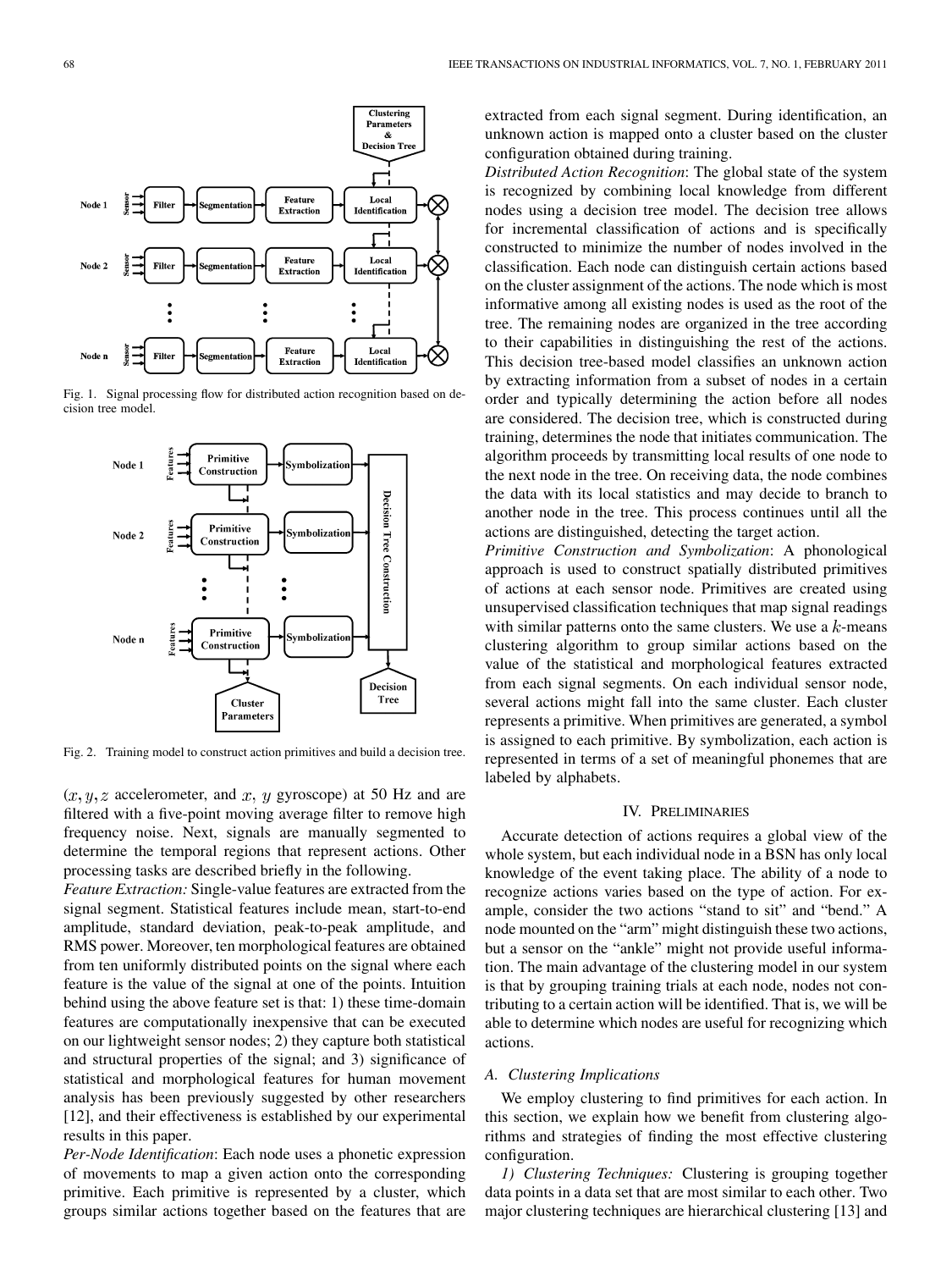$K$ -means clustering [14]. In the hierarchical method, each data item is initially considered a single cluster. At each stage of the algorithm, similar clusters are grouped together to form new clusters. In the  $K$ -means algorithm,  $K$  centroids are chosen; one for each cluster. In this way, training data are grouped into a predefined number of clusters. Unlike hierarchical clustering, in which clusters are not improved after being created, the  $K$ -means algorithm iteratively improves the initial clusters. The continuously improving nature of this algorithm leads to high-quality clusters when provided appropriate data. We use this algorithm for our analysis because it is simple and operates based on the firm foundation of analysis of variances [15].

2) Cluster Validation: Although K-means is a popular clustering technique, the partition attained by this algorithm is dependent on both the initial value of centroids and the number of clusters. To increase the likelihood of arriving at a good partitioning of the data, many improvements to  $K$ -means have been proposed in the literature. The sum of square error (SSE) is a reasonable metric used to find the global optimal solution. To cope with the effects of initialization, we use uniformly distributed initial centers and repeatedly search for the configuration that gives the minimum error. We calculate the SSE error function as in (1), where  $x_i$  denotes the *i*th data item,  $\mu_k$  denotes the centroid vector associated with cluster  $C_k$ , and K is the total number of clusters

$$
SSE = \sum_{k=1}^{K} \sum_{i \in C_k} (x_i - \mu_k)^2.
$$
 (1)

Another problem with  $K$ -means is that it requires prediction of the correct number of clusters. Usually, a cluster-validity framework provides insight into this problem. We employ the silhouette quality measure [16], which is robust and takes into account both intracluster and intercluster similarities to determine the quality of a cluster. Using non-normalized features, we calculate this metric in Euclidean space. Let  $C_k$  be a cluster constructed by the  $K$ -means algorithm. The silhouette measure assigns a quality metric  $S_i$  to the *i*th data item of  $C_k$ . This value signifies the confidence of the membership of the  $i$ th item to cluster  $C_k$ .  $S_i$  is defined by (2), where  $a_i$  is the average distance between the *i*th data item and all of the items inside cluster  $C_k$ , and  $b_i$  is the minimum of the average distances between the *i*th item and all of the items in each cluster besides  $C_k$ . That is, the silhouette measure compares the distance between an item and the other items in its assigned cluster to the distance between that item and the items in the nearest neighboring cluster. The larger the  $S_i$ , the higher the level of confidence about the membership of the *i*th sample in the training set to cluster  $C_k$ 

$$
S_i = \frac{b_i - a_i}{\max\{a_i, b_i\}}.\tag{2}
$$

While  $S_i$ , also called *silhouette width*, describes the quality of the membership of a single data item, the quality measure of a partition, called the *silhouette index*, for a given number of clusters K is calculated using  $(3)$ , where N is the number of data items in the training set

$$
Sil(K) = \frac{1}{N} \sum_{i=1}^{N} S_i.
$$
 (3)

To obtain the most effective configuration in terms of the number of clusters, one can choose the  $K$  that has the largest silhouette index, as shown in (4)

$$
\hat{K} = \underset{K}{\text{arg}\max} \{ \text{Sil}(K) \}. \tag{4}
$$

# *B. Phonology*

Phonology refers to identifying basic primitives of actions. In our networked framework, primitives are distributed among sensor nodes with varying ability to recognize actions. Our phonetic description is able to characterize each action in terms of primitives using a two-stage process that are described in the following sections.

*1) Primitive Construction:* Primitives are created by individual sensor nodes during training. We use  $K$ -means to perform local clustering at each node, transforming the feature space into groups of dense data items. Each cluster is associated with a primitive in our model. This technique is effective since it provides insights into the usefulness of nodes for detecting each action. Actions with similar patterns tend to be assigned to the same cluster at each node, while they might be represented by different clusters at another node. Let  $A = \{a_1, a_2, \ldots, a_m\}$  be a set of m actions to be classified. The clustering algorithm at node  $s_i$  will transform the actions into a series of clusters  $\{P_{i1}, P_{i2}, \ldots, P_{ic}\}$ , where the number of clusters  $c$  is limited to be at most  $m$ , the number of actions. The intuition behind this constraint is that similar actions will be grouped, and therefore, the total number of clusters will be less than the number of actions. We employ the validation techniques explained in Section IV-A2 to find the most effective clustering configuration.

*2) Symbolization:* The second step in constructing our phonetic description is to select a final group of primitives and assign symbols to them. Some of the clusters defining our initial primitives are of low quality, meaning the primitives they define will not be good representations of our actions. We refine our clusters by calculating the silhouette quality measure for each cluster and eliminating clusters that do not meet a certain threshold. The threshold is chosen to guarantee that each action falls into at least one cluster. In this way, the set of primitives at node *i* might be reduced to  $\{P_{i1}, P_{i2}, \dots, P_{ip}\}$ , where  $p \le c$  is the number of final primitives after applying the quality measure and  $c$  is the number of original primitives. After cluster refinement, each cluster  $P_{ir}(r \in \{1, 2, \ldots, p\})$  is assigned a unique symbol  $\rho_{ir}$  from an alphabet  $\Sigma$ .

## V. MOVEMENT IDENTIFICATION PROBLEM

Physical movement monitoring by sensor networks requires the combination of local knowledge from each node to achieve a global view of human behaviors. In this section, we study the problem of constructing a decision tree for action recognition based on the semantic subspace generated by the primitives. We use the notations in Table I throughout this section.

# *A. Decision Path for Action Recognition*

The problem of recognizing actions using primitives can be viewed as a decision tree problem in which each internal decision node represents a sensor node and its branches the primitives identified within that node. The terminal leaves correspond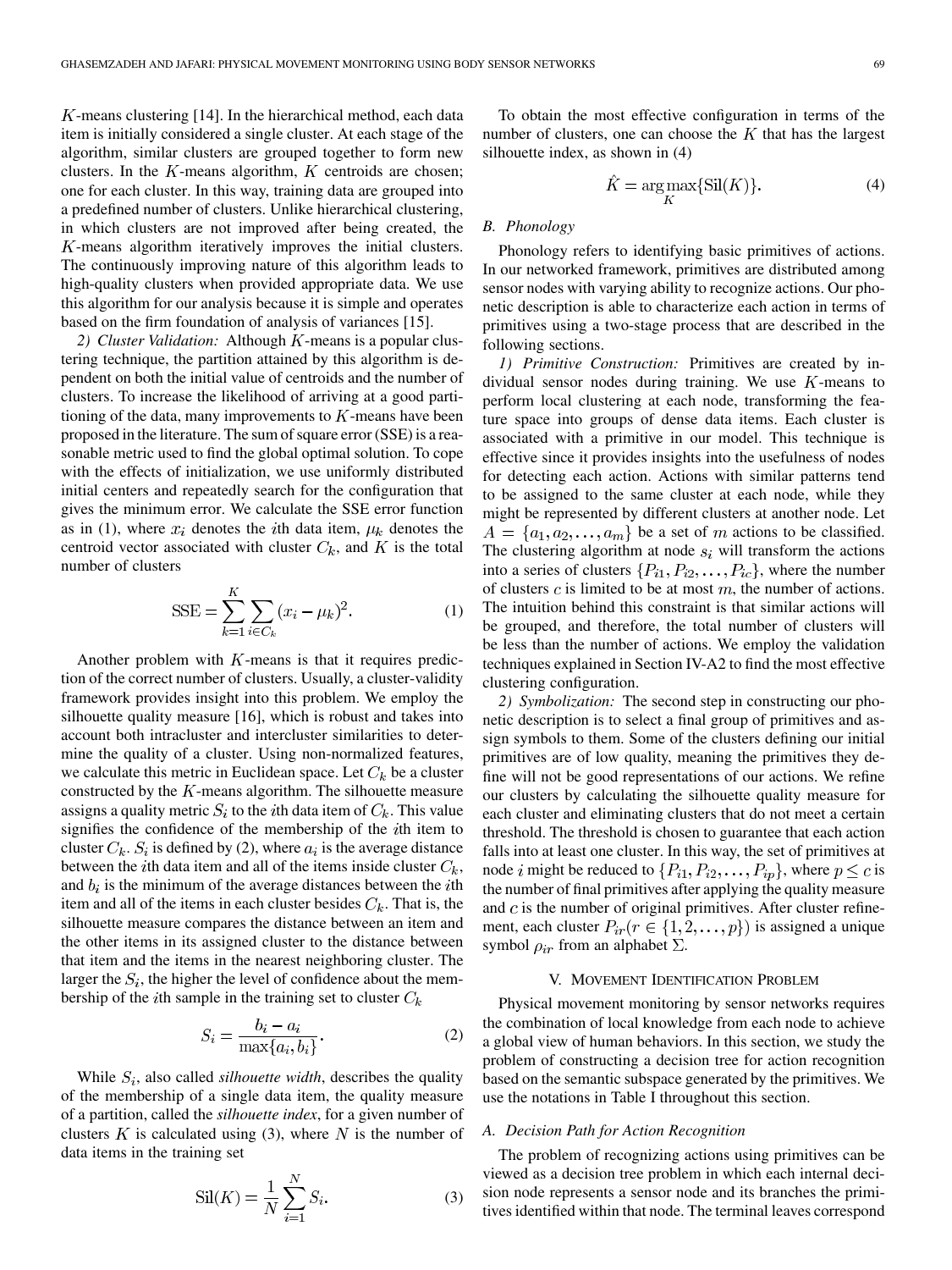| <b>Symbol</b>                   | <b>Description</b>                                         |
|---------------------------------|------------------------------------------------------------|
| $S = \{s_1, s_2, \ldots, s_n\}$ | set of <i>n</i> sensor nodes that form a BSN               |
| $i \& j$                        | indices used for sensor nodes (e.g. $s_i$ , $s_j$ )        |
| $\boldsymbol{n}$                | total number of sensor nodes                               |
| $A = \{a_1, a_2, \ldots, a_m\}$ | set of $m$ actions/movements to be detected                |
| $k \& l$                        | indices used for actions (e.g. $a_k$ , $a_l$ )             |
| m                               | total number of actions                                    |
| $P=\{\rho_{ir}\}\$              | set of primitives created by sensor node $s_i$             |
| $r$ & $t$                       | indices used for primitives (e.g. $\rho_{ir}, \rho_{it}$ ) |

TABLE I **NOTATIONS** 



Fig. 3. An example of three nodes  $(s_1, s_2, s_3)$  and four actions  $(a_1, a_2, a_3,$  $a_4$ ). The actions are mapped to seven primitives  $(\rho_{11}, \rho_{12}, \rho_{13}, \rho_{21}, \rho_{22},$  $(\rho_{31}, \rho_{32})$ . Each action is symbolized by corresponding primitives;  $a_1 = {\rho_{11}, \rho_{21}, \rho_{31}}; a_2 = {\rho_{12}, \rho_{21}, \rho_{31}}; a_3 = {\rho_{12}, \rho_{22}, \rho_{31}};$  $a_4 = {\rho_{13}, \rho_{22}, \rho_{32}}.$ 

to the actions to be identified. It is required that the tree identifies each action correctly. The aim of action recognition is to assign an unknown action to one of  $m$  mutually exclusive actions. The ordering of nodes in the tree changes its height and thus the time needed to converge to a solution. Given a decision tree T, path length for an action  $a_k$  ( $a_k \in A$ ; A denotes set of all actions as shown in Table I) is defined to be the number of internal nodes in the path from root to  $a_k$ . The path length for action  $a_k$  is denoted by  $\ell(a_k)$ . The cost of the tree is the sum of all path lengths

$$
Cost(T) = \sum_{a_k \in A} \ell(a_k). \tag{5}
$$

We first seek a linear ordering of the nodes that minimizes convergence time. Using this model, the recognition policy will explore a predefined series of sensor nodes regardless of observations made by individual nodes in real-time. Therefore, such classification is static in terms of the ordering. An optimal ordering of the sensor nodes is then a minimum-cost decision path. In an effort to make this model more efficient, we will then look for methods of constructing a full decision tree in which different branches can be taken according to the accumulative knowledge attained by currently visited sensor nodes.

To better illustrate the identification problem, we provide a simple example, shown in Fig. 3, which depicts the mapping of actions to primitives. The system consists of three sensor nodes denoted by  $s_1$ ,  $s_2$ , and  $s_3$ , and four actions denoted by  $a_1$ ,  $a_2$ ,  $a_3$ , and  $a_4$  which are shown using a 2-D feature space ( $f_1$  and  $f_2$ ). The ellipsoids depict the distribution of different classes across the network. Dashed-line rectangles show the mapping of actions to primitives. The system has seven final primitives denoted by  $\{\rho_{11}, \rho_{12}, \rho_{13}, \rho_{21}, \rho_{22}, \rho_{31}, \rho_{32}\}\$ . In node  $s_1$ , action  $a_1$  is mapped to primitive  $\rho_{11}$ , actions  $a_2$  and  $a_3$  are mapped to primitive  $\rho_{12}$ , and action  $a_4$  is mapped to primitive  $\rho_{13}$ . In other nodes, the actions are mapped to primitives as shown. This



Fig. 4. A sample decision tree for the example illustrated in Fig. 3.

phonetic expression can effectively describe the ability of individual nodes to identify the actions. For instance, node  $s_1$  can distinguish action  $a_1$  from the rest of the actions, as it finds no ambiguity when mapping an action to  $\rho_{11}$ , but it cannot distinguish between actions  $a_2$  and  $a_3$ , as they are mapped to the same primitive. While each node has limited knowledge of the system, we require a global view in which every action is distinguished from the rest. Furthermore, we require an ordering of sensor nodes that minimizes the total time of convergence.

Given an instance of a decision problem, one can construct different decision trees. Fig. 4 illustrates a sample decision tree for the example represented in Fig. 3. The problem of finding a minimal decision tree is shown to be hard to approximate [17]. Therefore, in this section, we investigate construction of a decision path for action recognition. The method of linearly ordering the nodes restricts the shape of the decision tree so that all nodes are placed on a single path from the root and the tree has a height equal to the total number of nodes required for recognition. We will investigate the construction of a full decision tree in Section V-E.

#### *B. Problem Formulation*

In this section, we present a formal definition of our action identification problem using a decision path.

*Definition 1: Local Discrimination Set:* Let  $=$  ${a_1, a_2, \ldots, a_m}$  be a finite set of actions mapped to a set of primitives  $P = \{\rho_{ir}\}\.$  The local discrimination set  $\text{LDS}_i$  for a node  $s_i$  is defined by

$$
LDS_i = \{(a_k, a_l)| a_k \in \rho_{ir}, a_l \in \rho_{it}, r \neq t, k < l\}.\tag{6}
$$

The  $LDS_i$  expresses the pairs of actions that can be distinguished by  $s_i$ . In the example shown in Fig. 3, the local discrimination set for node  $s_1$  is  $LDS_1$  $\{(a_1, a_2), (a_1, a_3), (a_1, a_4), (a_2, a_4), (a_3, a_4)\}\.$  For the other nodes, we have  $\text{LDS}_2 = \{(a_1, a_3), (a_1, a_4), (a_2, a_3), (a_2, a_4)\}\$ and  $LDS_3 = \{(a_1, a_4), (a_2, a_4), (a_3, a_4)\}.$ 

*Definition 2: Global Discrimination Set:* Let  $A = \{a_1, a_2, \ldots, a_n\}$  $a_2, \ldots, a_m$  be a finite set of actions and  $P = \{\rho_{ir}\}\$ a collection of primitives. The global discrimination set GDS is defined by

GDS = {
$$
(a_k, a_l)
$$
| $a_k \in A, a_l \in A, k < l$ }. (7)

The global discrimination set contains all the pairs of actions that are required to be distinguished from one another. For example, the global discrimination set for the system shown in Fig. 3 is GDS =  $\{(a_1, a_2),$  $(a_1, a_3), (a_1, a_4), (a_2, a_3), (a_2, a_4), (a_3, a_4)$ . In this example, the objective is to distinguish between every pair of actions.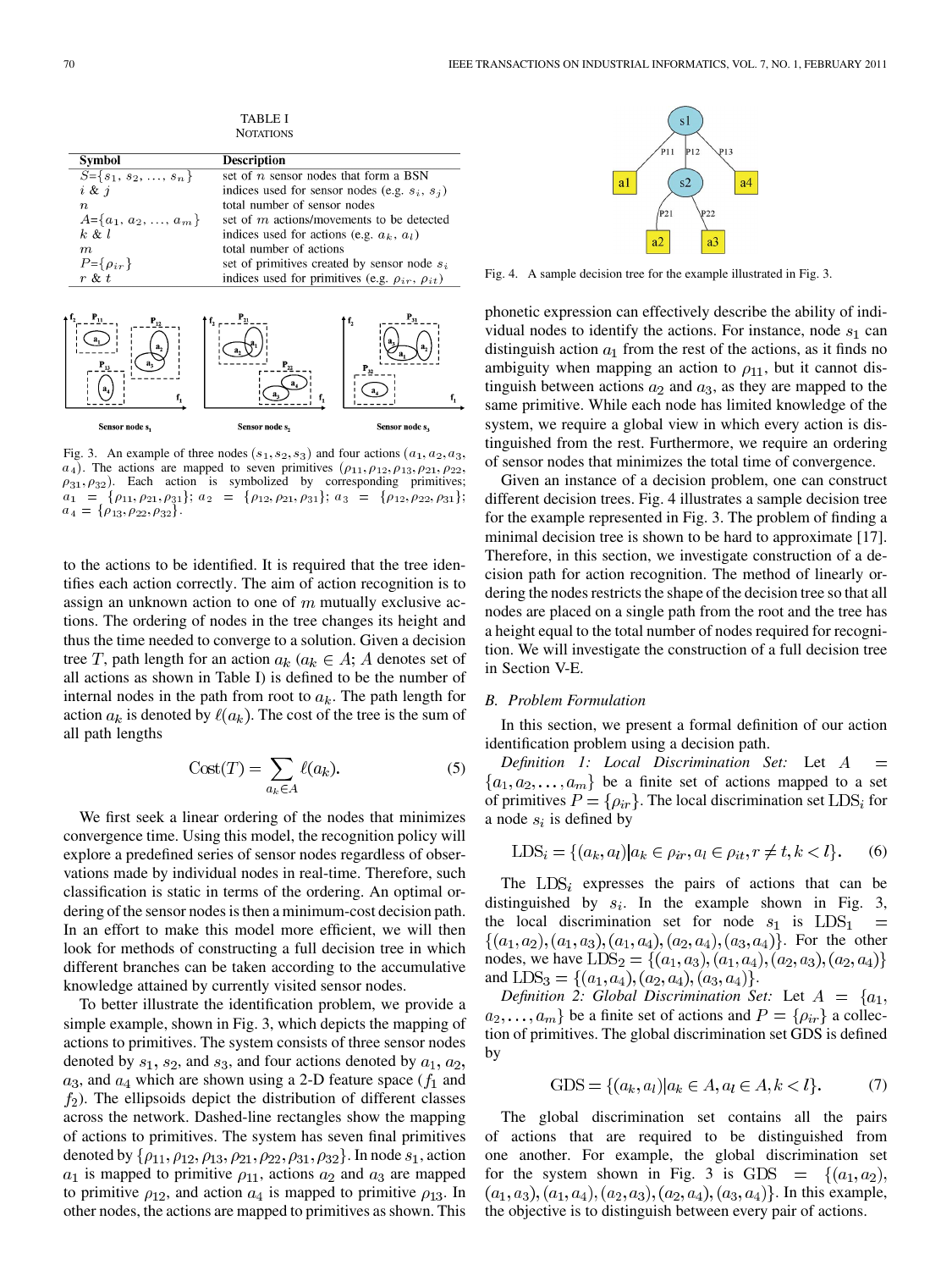*Definition 3: Complete Ordering:* Let  $A = \{a_1, a_2, \ldots, a_m\}$ be a finite set of actions and  $P = \{\rho_{ir}\}\$ a collection of primitives. An ordering  $O = \{s_1, s_2, \ldots, s_n\}$  is complete if the following condition holds:

$$
\bigcup_{i=1}^{n} \text{LDS}_{i} = \text{GDS}.\tag{8}
$$

This indicates that the ordering is capable of distinguishing between all required pairs of actions. In the previous example, the ordering  $O = \{s_1, s_2\}$  is complete since  $LDS_1 \bigcup LDS_2 =$ GDS, but the ordering  $O = \{s_2, s_3\}$  is not complete because this ordering cannot discriminate between actions  $a_1$  and  $a_2$ .

*Definition 4: Ordering Cost:* Let  $O = \{s_1, s_2, \ldots, s_n\}$  be a complete ordering of sensor nodes and  $f(a_k)$  a function that gives the index of the first node in which the following condition holds:

$$
\{(a_k, a_l)|k < l, a_k \in A\} \subset \bigcup_{i=1}^{f(a_k)} \text{LDS}_i. \tag{9}
$$

That is,  $f(a_k)$  is the number of nodes required to distinguish  $a_k$  from all other actions. Then, the total cost of the ordering is given by the following equation:

$$
Z = \sum_{a_k \in A} f(a_k). \tag{10}
$$

This formulation weights the cost of an ordering so that an ordering in which more actions require fewer nodes has a lower cost. For instance, let  $O = \{s_3, s_2, s_1\}$  be a complete ordering for the example shown in Fig. 3. Then,  $f(a_4) = 1$  because action  $a_4$  can be completely identified by the first visited node  $(s_3)$ . At the next node  $(s_2)$ , action  $a_3$  can be distinguished from the remaining actions ( $a_1$  and  $a_2$ ). Thus,  $f(a_3) = 2$  because action  $a_3$  is identified at the second node. Finally, actions  $a_1$  and  $a_2$  will be detected by visiting the third node  $(s_1)$  meaning that  $f(a_1) = f(a_2) = 3$ . Therefore, the total cost for this ordering is 9.

*Definition 5: Min Cost Identification Problem:* Given a finite set GDS and LDS, where  $LDS = \{LDS_1, LDS_2, \ldots, LDS_n\}$  is a collection of subsets of GDS such that the union of all  $LDS_i$ forms GDS, Min Cost Identification (MCI) is the problem of finding a complete linear ordering such that the cost of the ordering is minimized.

In the above example, it would be easy to find the optimal solution by a brute-force technique. We can see that the cost for the optimal ordering  $(s_1, s_2)$  is 6.

#### *C. Problem Complexity*

In this section we address the complexity of Min Cost Identification. We show that this problem is NP-hard by reduction from Min Sum Set Cover.

*Definition 6: Min Sum Set Cover:* Let U be a finite set of elements and  $S = \{S_1, S_2, \ldots, S_m\}$  a collection of subsets of  $U$  such that their union forms  $U$ . A linear ordering of  $S$  is a bijection f from S to  $\{1, 2, \ldots, m\}$ . For each element  $e \in U$ and linear ordering f, we define  $f(e)$  as the minimum of  $f(S)$ 

over all  $\{S_i : e \in S_i\}$ . The goal is to find a linear ordering that minimizes  $\sum_{e} f(e)$ .

*Theorem 1:* The Min Cost Identification problem is NP-hard.

*Proof:* We will prove that the Min Cost Identification problem is NP-hard by reduction from Min Sum Set Cover (MSSC). Consider an MSSC instance  $(U, S)$  consisting of a finite set of elements U and a collection  $S$  of subsets of U. The objective is to find a minimum-cost linear ordering of subsets such that the union of the chosen subsets of  $U$  contains all elements in U. We now define a set  $\tilde{U}$  by replacing elements of U with all elements  $(a_k, a_l)$  from the GDS. We also define  $\tilde{S}$ by replacing its subsets  $S_i$  with  $LDS_i$ .  $(U, S)$  is an instance of the MCI problem. Therefore, MCI is NP-hard. Since solutions for the decision problem of MCI are verifiable in polynomial time, it is in NP, and consequently, the MCI decision problem is also NP-Complete.

*Theorem 2:* There exists no polynomial-time approximation algorithm for MCI with an approximation ratio less than 4.

*Proof:* The reduction from MSSC to MCI in the proof of Theorem 1 is approximation preserving; that is, it implies that any lower bound for MSSC also holds for MCI. In [18], it is shown that for every  $\varepsilon > 0$ , it is NP-hard to approximate MSSC within a ratio of  $4 - \varepsilon$ . Therefore, 4 is also a lower bound for the approximation ratio of MCI.

#### *D. Greedy Solution*

The greedy algorithm for MCI is adapted from the greedy algorithm for MSSC and is shown in Algorithm 1. At each step, it searches for the node that can distinguish between the maximum number of remaining actions. It then adds such a node to the solution space and removes the actions it distinguishes from further consideration. The algorithm terminates when all pairs of actions are distinguished from each other. The approximation ratio is 4 as previously discussed.

#### **Algorithm 1: Greedy solution for MCI**

**Require:** Set of actions  $A$ , set of primitives  $P$ , and set of nodes  $S$ **Ensure:** Linear ordering calculate set  $LDS<sub>i</sub>$  for every node s calculate set GDS  $Q = \phi$ **while**  $O \neq GDS$  **do** take node  $s_i$  such that  $LDS_i$  is maximum cardinality  $O = O($   $|s_i|$  $\mathbf{for} \ \mathbf{all} \ e \in \mathrm{LDS}_i \ \mathbf{do}$ remove *e* from all LDS<sub>j</sub>  $(j = \{1, ..., n\})$ **end for end while**

Algorithm 1 can be used to find the minimum number and preferred locations of sensor nodes required to recognize certain actions. This can be used for power optimization because at any time, only a subset of sensor nodes will be required to be active, based on the actions of interest at that time. Furthermore, reducing the number of required nodes helps in enhancing wearability of the BSN platform.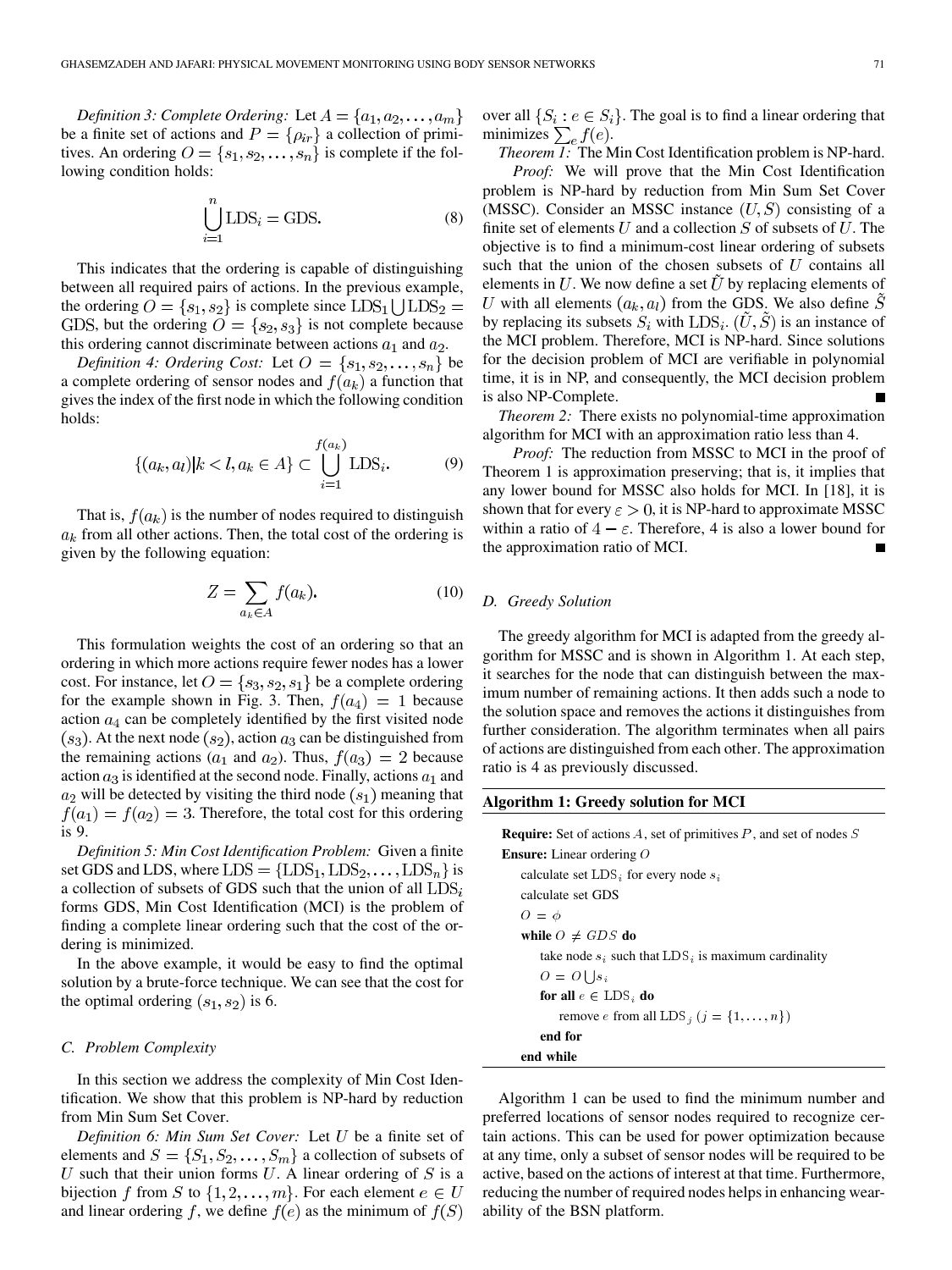# *E. Full Decision Tree for Action Recognition*

The linear ordering of the sensor nodes provides a decision tree that explores a predefined series of the nodes. When looking for the next node to visit, the algorithm which constructs the decision tree does not take into account the primitives to which an action might be mapped. The convergence time can further be reduced if information on primitives is taken into consideration. Each primitive within a sensor node is a mapping of several actions. An unknown action is detected by following a path in the tree starting from root and ending at a leaf node. A action mapped onto a certain primitive within may require a different path than a action mapped to another primitive. Therefore, constructing a minimum-cost decision tree is required to guarantee fastest possible action recognition.

Obtaining an optimal decision tree has been shown to be NP-hard. In the following, we present results of hardness of approximation for this problem introduced in [19] and [20]. Authors in [20] have studied the decision tree problem for entity identification where an input table represents  $m$  attributes (columns) of  $N$  entities (rows). To identify an unknown entity, a decision tree is required in which each internal node is labeled with an attribute and its branches are labeled with the values that the attribute can take. The entities are placed in the leaves of the tree. The cost of a decision tree is the expected distance of an entity from the root. The goal is to construct a minimum-cost decision tree. The case of the problem where entities are equally likely is called  $UDT$  [20].

*Theorem 3:* For any  $\varepsilon > 0$ , it is NP-hard to approximate the UDT problem within a ratio of  $(4 - \varepsilon)$  [20].

The problem of constructing a minimum-cost decision tree for action recognition is similar in spirit to the  $UDT$  problem stated above. Sensor nodes, primitive, and actions in the primitive identification problem correspond to attributes, values, and entities in the  $UDT$  problem. Therefore, the same approximation ratio holds for our full decision tree construction problem.

*Corollary 4:* For any  $\varepsilon > 0$ , it is NP-hard to approximate the problem of construction a full decision tree for action recognition, within a ratio of  $(4 - \varepsilon)$ .

# **Algorithm 2: Greedy approximation for full decision tree**

```
Require: \alpha \subset A, a subset of actions A = \{a_1, a_2, \ldots, a_m\} to be
identified
Ensure: Decision tree 
    if |\alpha| = 1 then
        T is a single node a_k \in Aelse
        let s_i be the sensor node whose LDS_i is maximum cardinality
       create root node s_ifor all e \in \text{LDS}_i do
            remove e from all LDS_j (j = \{1, ..., n\})end for
        for all r \in \{1, \ldots, B\} do
            let \alpha_{ir} = \{a_k | a_k \in \rho_{ir}\}\T_j = \text{Greedy}(\alpha_{ir})let s_i be the root of T_iadd T_i to T by adding a branch from s_i to s_iend for
    end if
```
We present a greedy algorithm to construct minimum-cost decision tree for our recognition problem. The algorithm is adapted from [20] for entity identification and shown in Algorithm 2.

*Definition 7: Branching Factor:* Let  $A = \{a_1, a_2, \dots, a_m\}$ be a set of actions and  $\Pi_i = \{\rho_{i1}, \rho_{i2}, \dots, \rho_{ip}\}\$  denotes set of primitives associated with sensor node  $s_i$ . Then, the branching is the maximum number of distinct primitives among all sensor nodes, and is given by (11)

$$
B = \underset{i}{\arg \max} |\Pi_i|.
$$
 (11)

The intuition behind the greedy approximation is that a good decision tree should distinguish pairs of actions at higher levels of the tree. Therefore, a natural idea is to make the sensor node that distinguishes the maximum number of pairs as the root of the tree. Assigning a sensor node  $s_i$  as the root node will partition the set of actions A into disjoint sets  $\alpha_{i1}, \alpha_{i2}, \dots, \alpha_{iB}$ , where  $\alpha_{ir} = \{a_k | a_k \in \rho_{ir}\}\$ . The same greedy is applied to each of these sets to obtain  $B$  decision trees and make them the sub-trees of the root node.

*Theorem 5:* The greedy algorithm has an approximation ratio of  $O(rB \log m)$  (see [20] for proof).

In the approximation ratio for Algorithm 2,  $\hat{B}$  is the branching factor,  $m$  denotes the number of input actions and  $rB$  is a Ramsey number [21] which can be suitably defined and has the value of at most  $\log B$ .

#### *F. Distributed Classification Algorithm*

In this section, we present a distributed algorithm which uses the decision tree model for action recognition. The algorithm assumes that each node processes data locally and maps an unknown action to the clusters generated during training. We further assume that all the nodes are perfectly synchronized prior to execution of the distributed algorithm. It can be done during segmentation to ensure that all the nodes are collaborating for classification of the same action. Communication is initiated by the most informative node which is located at the root of the tree. The root node generates a token which is transmitted across the network as the classification algorithm proceeds. The computation is executed by a series of the nodes until the solution converges. Each sensor node maintains a data structure, including the decision tree structure, its local computation, and statistics received from other nodes. In particular, each node  $s_i$  keeps track of recognition convergence by a variable *Target Movement Vector* (TMV) which initially contains all actions as possible target movements. As the algorithm proceeds, each node may decide to discard some actions from the TMV according to the cluster membership of the action. The algorithm takes three steps as follows.

**Initialization**: Each sensor node  $s_i$  assigns an unknown action  $a_k$  to a cluster indicated by primitive  $\rho_{ir}$ . It further updates TMV by rejecting all actions  $a_l$  that do not belong to the cluster  $\rho_{ir}$ . Moreover, the root node generates a token which enables internode communication.

**Transmission**: A sensor node  $s_i$  transmits its local statistics only if it is the current owner of the token  $t$ . The data including updated  $\text{TMV}_i$  and the token are then transmitted to the next node in the decision tree. The next node is determined according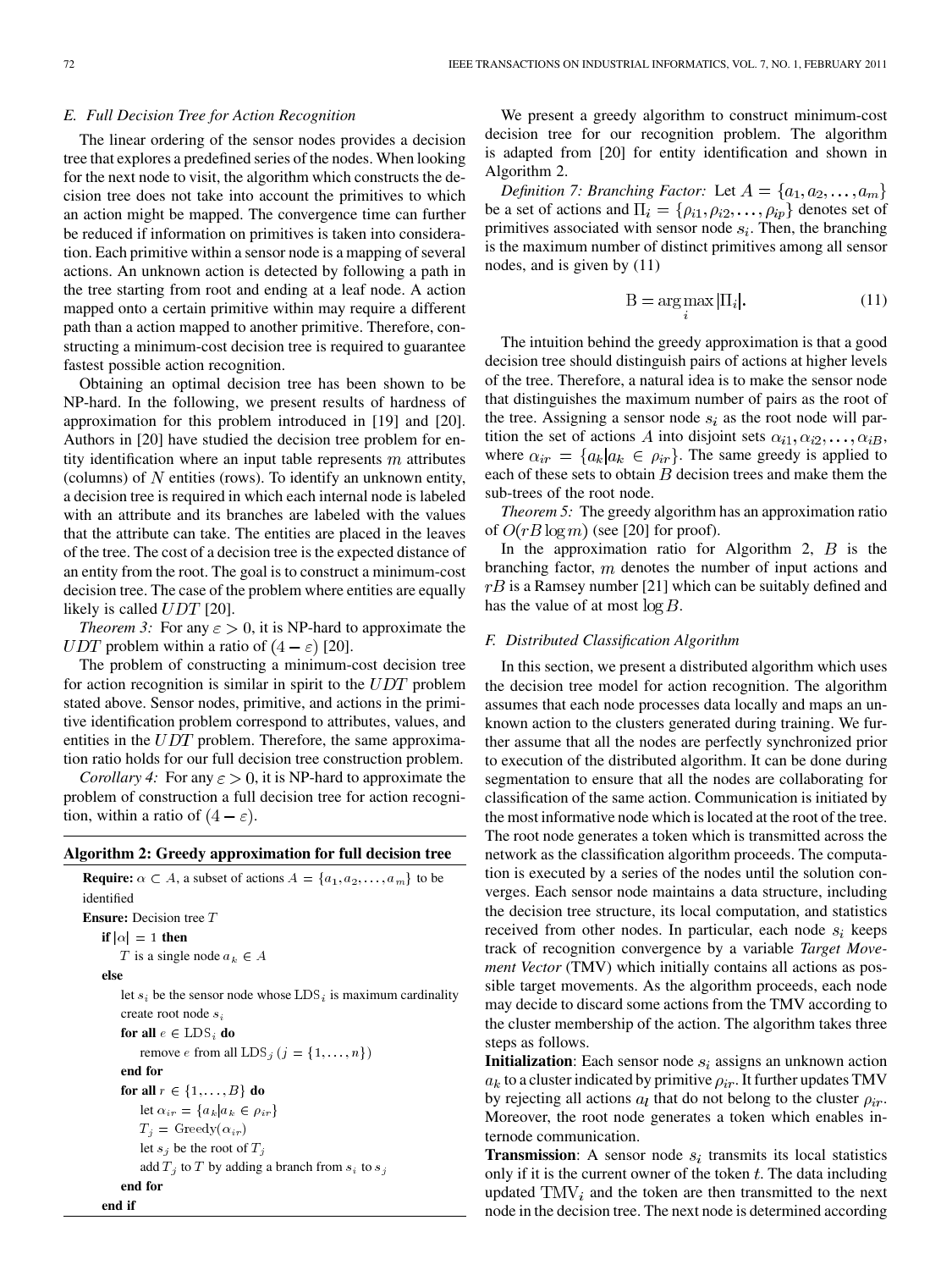| Node# | <b>Position</b> | #Primitives | Ordering | #Actions | $\sum_{a_k \in A} J(a_k)$ |
|-------|-----------------|-------------|----------|----------|---------------------------|
|       | Left-wrist      | 8           |          |          |                           |
|       | Left-arm        |             |          |          | 26                        |
| 3     | Right-wrist     |             |          |          |                           |
|       | Right-arm       |             |          |          |                           |
|       | Right-ankle     |             |          |          | 54                        |
| 6     | Right-thigh     |             |          |          |                           |
|       | Left-ankle      |             |          |          |                           |
| 8     | Left-thigh      |             |          |          | 74                        |
|       | Waist           |             |          |          | 86                        |

TABLE II **STATISTICS** 

to the assignment of the current assignment of the unknown action  $(\rho_{ir})$ .

**Update:** On receiving data, each node  $s_i$  updates its local Target Movement Vector  $\text{TMV}_i$  by combining the results provided by the sender node  $s_i$ . That is,  $s_j$  might reject further actions from consideration in subsequent steps of the algorithm. The receiver also checks conditions for termination. Specifically, it checks the convergence vector  $\text{TMV}_k$  which contains possible actions left. If only one action is left in the vector, the node declares a convergence and reports that action as the target action. However, if more than one action is left in  $\text{TMV}_k$ , the node would find the next node in the tree for data transmission.

# VI. EXPERIMENTAL ANALYSIS

This section describes experimental procedure and results that demonstrate the effectiveness of the developed action recognition algorithms.

## *A. Data Acquisition*

To validate the proposed framework for movement classification, experiments were conducted using a BSN composed on the sensor nodes described in Section III. Five subjects aged between 22 and 55 wore nine motion sensor nodes. The nodes were placed at the positions shown in Table II. The subjects performed 25 transitional actions for ten times each. Examples of experimental actions include "stand to sit," "sit to lie," "kneel," and "jump." A complete list of experimental actions can be found in [22]. The experiments consisted of a relatively wide range of actions that required motions from different segments of the body.

The motes were programmed to sample sensors (accelerometer and gyroscope) at 50 Hz. The sampling frequency was chosen to satisfy the Nyquist criterion. For estimation of the Nyquist frequency, the power spectrum of the sampled signals was examined. From the power spectrum graphs, the highest frequency of the signal was 8.5 Hz which means that a sampling frequency of 17 Hz would suffice to meet the Nyquist frequency.

The sampled data were sent wirelessly to a base station using a TDMA protocol. The base station was connected to a laptop via USB to deliver received data to our data collector tool. The tool was developed in MATLAB to split collected data into different files according to the type of movement and the sensor node that has transmitted data.

# *B. Data Processing*

We used 50% of the data collated from all subjects as a training set and 50% as a test set. The training set was used for

constructing primitives and finding the minimum-cost ordering of the nodes as well as full decision tree, while the test set was used to verify the accuracy of our recognition technique.

For each trial, the raw sensor readings were passed through a five-point moving average filter to reduce high-frequency noise. The five-point moving average filter is a low-pass filter with a cutoff frequency of 2.4 Hz. The cutoff frequency was obtained by conducting a discrete Fourier transform analysis in MATLAB. Given the 50 Hz sampling frequency, the Periodogram analysis was used to estimate the Power Spectral Density (PSD) of the signal. The cutoff frequency was determined as the frequency corresponding to 3 db below the first peak in the plot of the signal PSD.

The choice of the window size for the moving average filter relies on two objectives: 1) the cutoff frequency needs to be low enough to effectively bypass unnecessary motions such as tremors that occur at higher frequencies than usually movements and 2) the cutoff frequency must be high enough to maintain significant data. With these objectives, different filters with varying window sizes ranging from 3 to 13 were examined. The threepoint filter was pruned out because it had a cutoff frequency of 4.3 Hz which is within the range of undesirable motions. Among the remaining filters, the filter that generates highest quality clusters during primitive construction was chosen. The Silhouette measure [16] reported the highest value for the five-point moving average filter.

For the purpose of segmentation, the video data recorded during data collection was used to capture parts of the signal that correspond to a complete action. Using video, we found the start and the end of each trial and ignored non-activity parts in subsequent processing. For each of the five data streams received from each sensor node  $(x, y, z)$  acceleration and  $x, y$  angular velocity), the five features described in Section III were extracted.

# *C. Constructed Primitives*

As previously stated, we use  $K$ -means clustering at each sensor node to create action primitives. The clustering refinement approach would map each action to one of the generated clusters. The number of extracted primitives ranges from 5 for "Left-thigh" and "Right-thigh" to 8 for "Left-wrist," "Right-arm," and "Left-ankle." The number of primitives per node and the actions that are mapped to each cluster depend on the ability of the node in distinguishing between different actions. We realized that actions  $a_{24}$  and  $a_{25}$  (going upstairs and downstairs) are mapped to the same cluster on every individual node except "Right-ankle" node, which means that the "Right-ankle" is the only node that can distinguish these two actions, and therefore, is needed for detection of  $a_{24}$  and  $a_{25}$ . Also, the four actions  $a_{15}$  to  $a_{18}$  (moving forward, backward, or to the side) are associated with the same cluster on all the nodes except "Right-ankle" and "Left-ankle" nodes, meaning that "ankle" nodes contribute most to detection of these actions.

### *D. Constructed Decision Trees*

The greedy solution described in Algorithm 1 was used to solve the Min Cost Identification (MCI) problem. Solution to this problem is a linear ordering of the nodes that can be used for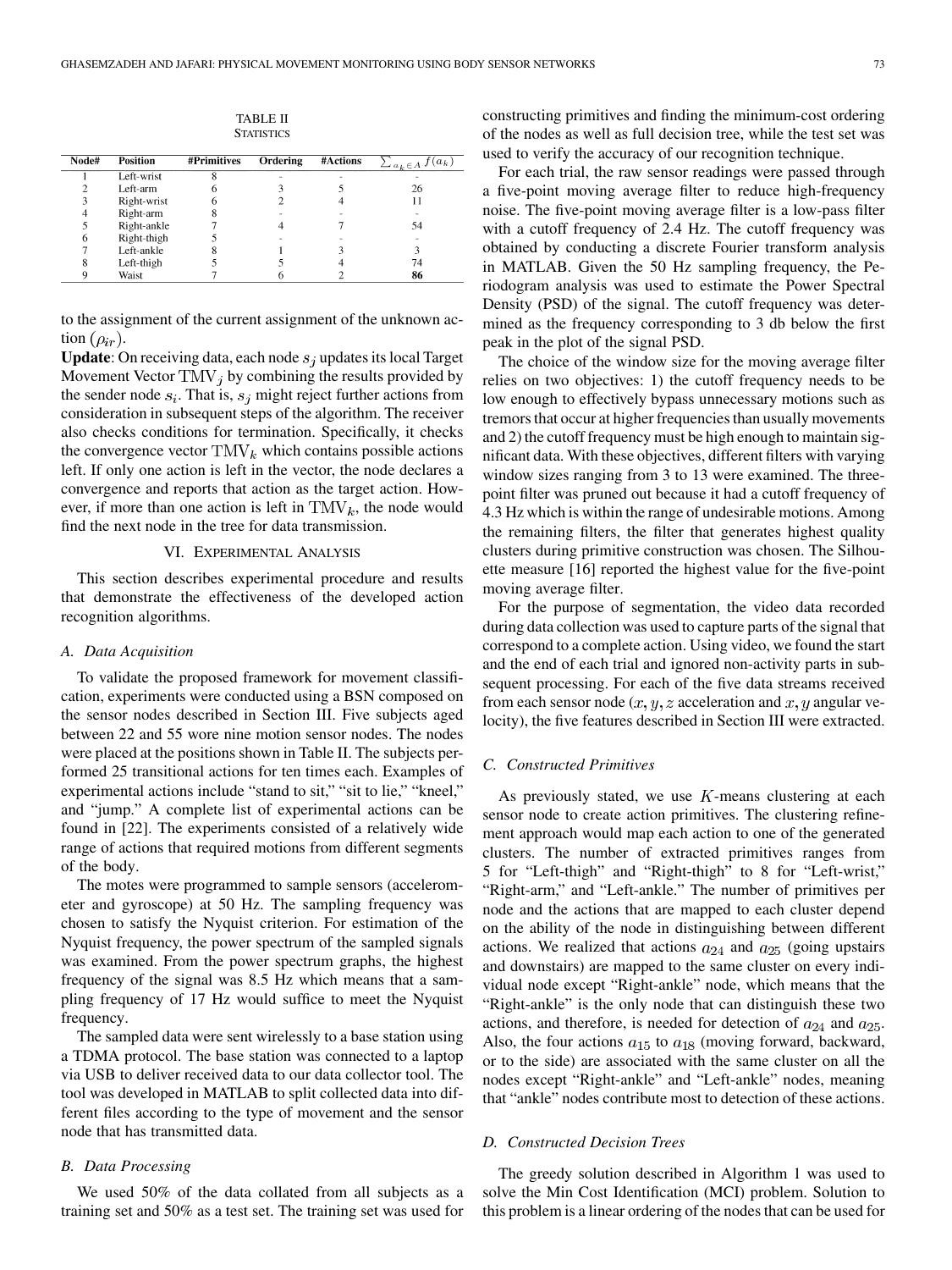

Fig. 5. Full decision tree constructed to classify 25 actions. The tree has a total cost of 62 and an overall expected length of 2.48.



Fig. 6. Identification order of actions using decision path. The path has a total cost of 86 and an average length of 3.44 per classification.

action recognition. Given that the system consisted of 9 sensor nodes to recognize 25 actions, the size of the GDS set was 300, which is the total number of action pairs  $(a_k, a_l)$  to be distinguished. The ordering obtained by the greedy algorithm is given in Table II. It shows that in the worst case, six sensor nodes were sufficient to achieve a global knowledge of the current event in the system. The most informative node was the node placed on the "Left-ankle" with ordering 1, meaning that it needs to be the first node to visit. The value of the cost function associated with this node was 3 (last column in Table II) because it could alone distinguish three actions (actions 4, 5, and 6 as shown in Fig. 6) from all others actions. The second node on the decision path was the "Right-wrist" node which can make a classification decision about four other actions (actions 1, 2, 3, and 23). The value of the cost function for this node was 8 which together with the first node give a collective cost of 11 as shown in the last column of Table II. The remaining actions can be classified by integrating information from "Left-arm," "Right-ankle," "Left-thigh," and "Waist" nodes, as shown in Fig. 6. Each one of these nodes can detect 5, 7, 4, and 2 actions, respectively.

Fig. 6 shows the nodes required to identify each action using the constructed decision path. Visited nodes are listed along the  $x$  axis, and actions are listed along the  $y$  axis. The actions 4, 5, and 6 which are "Sit to lie," "Lie to sit," and "Sit to lie to sit" can be detected using only the "Left-ankle" node. This is in fact due to the unique patterns of the legs during transition between "Sit" and "Lie" postures. The actions that can be distinguished by the

second node ("Right-wrist") include actions 1, 2, 3, and 23. This implies that the actions that involve transitions between "Stand" and "Sit" can be identified by visiting one lower body node (e.g., "Left-ankle") and one upper body node ("Right-wrist"). We note that the actions that involve "Reach-up" and "Grasp" (actions 7, 19, 20, 21, and 22) could not be classified using observations made by only one hand ("Right-wrist"). However, by visiting the third node ("Left-arm") these actions can be distinguished from the rest. This can be interpreted by the fact that the set of "Reach-up" and "Grasp" actions includes both 'one-hand' and 'two-hand' actions which require information from both hands to be distinguished from each other. Other actions that can be classified by visiting the three remaining nodes ("Right-ankle," "Left-thigh," and "Waist") can be interpreted accordingly. From Fig. 6, the average number of nodes required to detect an action is 3.44.

We used the greedy approximation described in Algorithm 2 to construct a full decision tree for the 25-action experiment. The resulting tree is shown in Fig. 5. The order for visiting nodes in the full decision tree may change depending on the action because node ordering changes based on the target action. In the full decision tree illustrated in Fig. 5, internal nodes, which correspond to the sensor nodes, are specified by light ellipsoids while the leaves of the tree that represent actions are specified by dark squares. Each link in the tree is labeled by a number corresponding to the primitive that defines branch condition to the next node. A label  $\rho_{ir}$  on edge  $e_{ij}$  indicates rth primitive within sensor node  $s_i$  that makes a branch to node  $s_i$ . The root node is the node whose local discrimination set (LDS) had maximum cardinality. The sensor node  $s<sub>7</sub>$  was considered to be the root node because  $LDS<sub>7</sub>$  had maximum cardinality (241) among all the nodes. When taking a branch, the new node was the sensor node capable of distinguishing maximum number of remaining action pairs  $(a_k, a_l)$ .

For each action, the path length was defined as the number of internal nodes in the path from root to that action. Fig. 7 shows path length for each action using decision path and full decision tree. This value represents the number of sensor nodes required to detect each action. While the expected path length for decision path was 3.44, decision tree had an average value of 2.48 which indicates faster recognition compared with the linear ordering. Therefore, compared with the original system with nine sensor nodes, the decision path and decision tree models achieve 61.8% and 72.4% improvements in terms of node reduction. The cost of each decision tree was measured by summation of path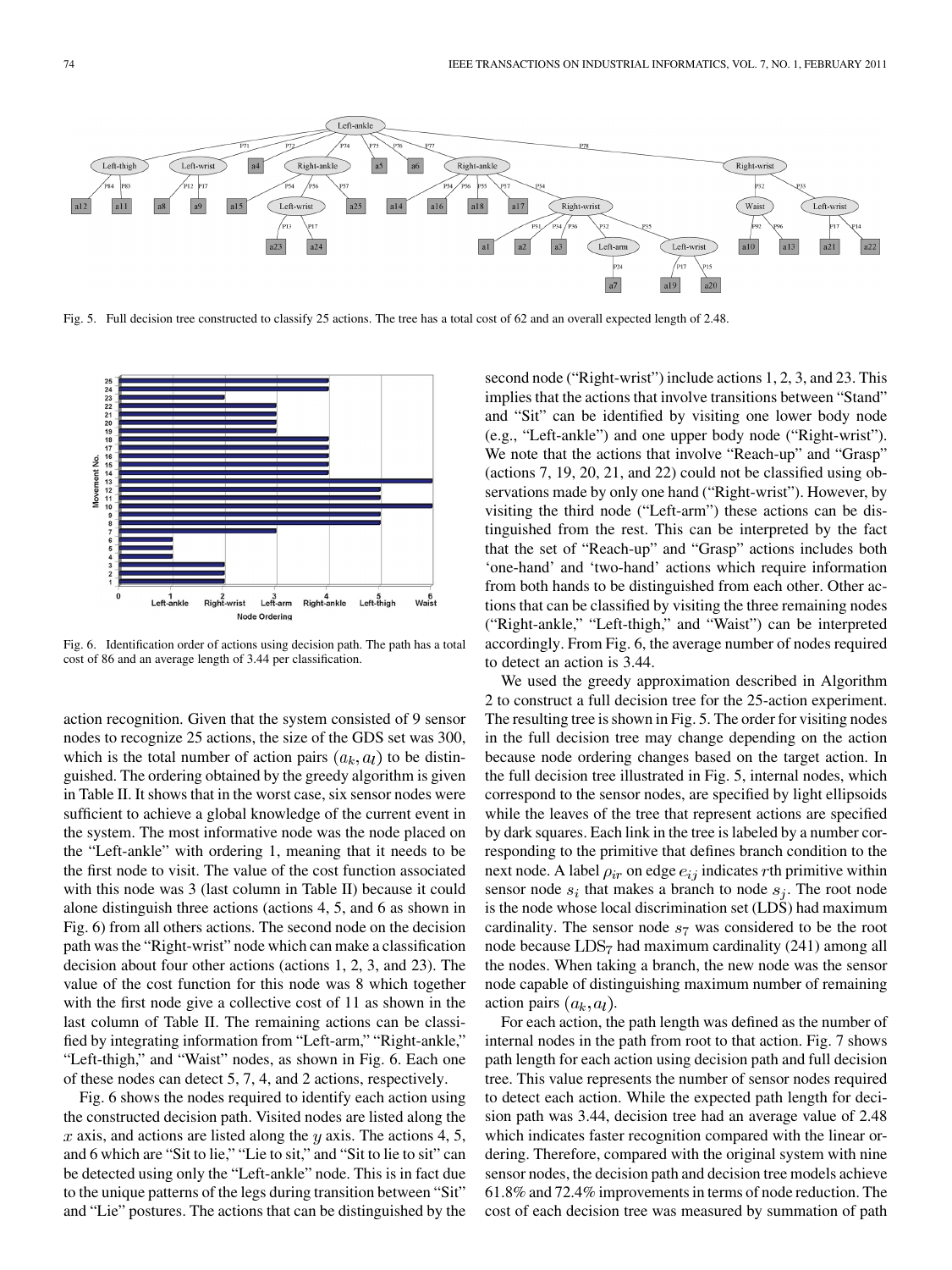

Fig. 7. Path length for each action using linear ordering versus full decision tree

TABLE III COMPARING SYSTEM PERFORMANCE BEFORE AND AFTER EACH OPTIMIZATION

| Optimization          | #Nodes   | $Reduction(\%)$ | <b>Classification</b>     | $Accuracy$ $\%$ |
|-----------------------|----------|-----------------|---------------------------|-----------------|
| No Optimization       |          | $0.0\%$         | $k$ -NN (at base station) | 98.2%           |
| Linear Ordering       | 3.44     | 61.8%           | Decition Path)            | 95.7%           |
| <b>Branching Tree</b> | $2.46\,$ | 72.4%           | Full Decision Tree)       | 93.3%           |

lengths over all actions. While the decision path had a cost of 86, the full tree had a total cost of 62.

#### *E. Recognition Accuracy*

To show the effectiveness of our action recognition algorithm using only the active nodes reported by the decision trees, we used the linear ordering of nodes as well as full decision tree to classify our test set (50% of the collected data). After filtering, segmentation, and feature extraction, each test trial was mapped to its corresponding primitives on each active node (one of  $\rho_{ir}$ ) clusters). The distributed algorithm described in Section V-F was used to classify each unknown action as one of the 25 predefined actions. Using the primitive representation and the decision path defined by the ordering of active nodes, we achieved an accuracy of 95.7%. Using full decision tree, we obtained an accuracy of 93.3%. In Table III, we compare the effectiveness of the two decision tree models against the original system with nine nodes. For the case of nine sensor nodes, we assumed that features from all the nodes are used to build a  $k$ -NN classifier at a base station. With our distributed classifier, the accuracy reduces by 2.5% and 4.9% using linear ordering and branching decision tree respectively.

# *F. Communication Saving*

As mentioned previously, our decision tree classifier reduces the communication cost by lowering the amount of data that is needed to be transmitted across the network. Fig. 8 shows the amount of bandwidth required for classification of each action using centralized and distributed algorithms. The number associated with each action represents an instantaneous bandwidth which is calculated as summation of bandwidths from all active nodes during occurrence of that action. In each classification scenario, the required bandwidth is a function of sampling frequency, number of sensors, number of nodes, and the size of data units that are transmitted. With a centralized classifier, each



Fig. 8. Comparing communication saving of distributed classification with centralized approaches.

sensor node can transmit either raw sensor readings or a vector of statistical features to the base station. For transmitting raw data, we assume that each sensor reading is stored as a 12 bits value, which is sufficient for the readings acquired from our motion sensors. The 12 bit data unit is also enough to represent each feature.

To estimate the bandwidth required for detection of each action, the 802.15.4 frame format is used with the ratio of control to payload data being 0.2202. The control data include headers from both PHY and MAC layers. Through the following example, we explain how bandwidth is calculated for a particular action. For "Stand to Sit," the average length of the action over all test trials is 123.9 samples which translates into 2.48 s. For the case of transmitting raw data, each node needs to transmit  $5 \times 123.9 \times 12 = 7434$  bits over the 2.48 s period. We note that there is a total of five sensors in our system, which are associated with  $x, y, z$  accelerometer and  $x, y$  gyroscope. The 7434 bits of payload data can be sent through nine packets each accommodating a maximum of 109 bytes data. Thus, the total amount of data sent to the base station by each node is  $7434 + 9 \times 192 = 9162$  bits (assuming 24 bytes of control data per packet). Since all sensor nodes are involved in communication during a centralized approach, the total amount of data sent to the base station over the period of "Stand to Sit" (2.48 s) is  $9162 \times 9 = 82458$  bits. This translates into 32.5 Kbps bandwidth.

A similar approach can be used to estimate communication cost for other classification scenarios. A decision tree based classifier uses only a subset of the nodes to detect actions. On receiving the TMV, each node updates the vector according to its local results and transmits the vector to the appropriate node in the tree. We note that the TMV is a binary vector which is sized according to the number of actions. Therefore, distributed classifiers require transmission of a 25-bit vector between the nodes. Obviously, number of such transmissions varies from one action to another and depends on the number of active nodes involved in the classification. For example, only "Left-ankle" and "Right-wrist" nodes are involved in detection of "Stand to Sit"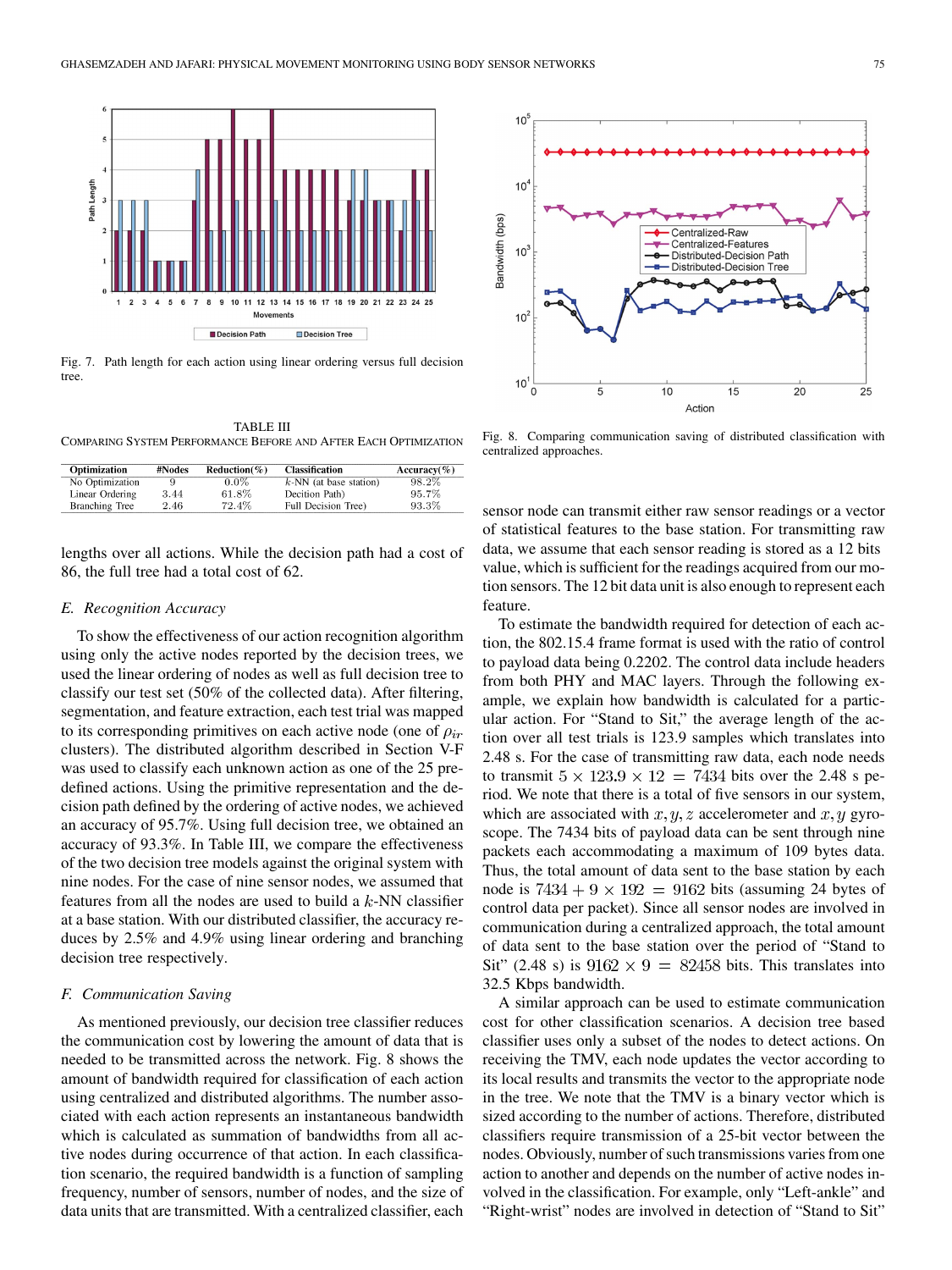TABLE IV NUMBER OF BASIC INSTRUCTIONS AND TOTAL NUMBER OF CYCLES FOR FEATURE EXTRACTION (FE) AND LOCAL IDENTIFICATION (CA) AS SHOWN IN FIG. 1 (Action Length  $=$  *l* SAMPLES)

| Task           | #Add | #Mul | #Comp      | #Ld/St |
|----------------|------|------|------------|--------|
| FE (Mean)      | 51   | 5    |            | 51     |
| FE $(S2EAmp.)$ | 5    |      |            | 15     |
| FE $(P2PAmp.)$ | 5    |      | <b>10l</b> | 51     |
| FE $(RMS^2)$   | 51   | 51   | 0          | 51     |
| FE $(Std^2)$   | 51   | 51   | 0          | 5l     |
| CА             | 2KF  | КF   | $K^2$      | 2KF    |
| Avg. #Cycles   | 2737 | 4969 | 45.5       | 3318   |

using a decision path classifier (see Fig. 6). The total amount of payload in this case is 25 bits which needs to be transmitted in 2.48 s. A single packet can accommodate the 25 bits of payload. Adding the control data yields a total of  $25 + 192 = 217$  bits data. Given that two nodes are involved in the classification and each node broadcasts the TMV, this results in a bandwidth of 175 bps.

On average, we obtain bandwidths of 33.21 Kbps, 3.91 Kbps, 234 bps, and 167 bps for centralized algorithm with raw data transmission, centralized algorithm with features transmission, decision path, and full decision tree, respectively.

# *G. Algorithm Complexity*

Major computational intensive blocks in our system include feature extraction and local identification. In the following, we estimate complexity of each computing block for real-time execution on our TelosB motes. In particular, we calculate the number of "Addition," "Multiplication," "Comparison," and "Load/Store" operations for "feature extraction," and "cluster assignment."

Table IV shows the approximate number of operations for different processing tasks to perform local identification of an action of length  $l$  from a feature space of size  $F$  on a sensor node with  $K$  primitives (clusters). We note that morphological features do not require significant computing as they correspond to the value of sensor readings at certain times. Furthermore, features are extracted from all the five sensors including  $x, y, z$ accelerometer and  $x, y$  gyroscope. Cluster assignment is done locally to find mapping of the action to a cluster. This requires calculation of euclidean distance between an unknown action and all cluster centers on an  $F$ -dimensional feature space, and finding the closest cluster. Each summation, comparison, and read/write can be executed in one cycle on MSP430; however, a multiplication requires three cycles in the presence of a hardware multiplier. In Table IV, the average number of cycles are calculated based on the average length of actions ( $l = 115.12$ ) samples), the average number of clusters  $(K = 6.67)$ , and the total number of features ( $F = 75$ ). Given an 8 MHz clock frequency of the microcontroller on our TelosB motes, this results in 0.06% CPU utilization.

## VII. DISCUSSION AND FUTURE WORK

Major contribution of our work is construction of a decision tree model for distributed action recognition in BSNs. To the best of our knowledge, this is the first study on dynamic node

selection and communication enhancement based on the properties of decision trees. However, our work can be compared with several previous studies on classifying daily activities using centralized architectures. In particular, authors in [23] obtain 84% accuracy using five body-mounted accelerometers. A multimodal system, composed of seven different sensors presented in [5] provides 90% accuracy in detecting 12 actions. Furthermore, the accuracy reported by the centralized  $k$ -NN and Naive Bayes classifiers in [22], [24], and [25] is more than 90% for classification of different human actions.

Our decision tree classifier can significantly reduce energy consumption by activating a small subset of the nodes for every classification decision. This improvement is supported by MAC protocols that provide sleep/awake transmission cycles. S-MAC [26] is one of such protocols that avoid power consumption due to listening to an idle channel.

One important aspect of BSN platforms is mobility. Previous findings in [27] show that packet delivery rate varies in time as a subject moves to new physical environments. This is mainly due to the fact that internode transmissions occur by the radio waves that reflect off of the surfaces in the environment, making open environments less reliable in terms of communication. Therefore, a direct link might become unreliable for communication due to changes in physical location of the subject. Possible solutions to compensate with this problem include: 1) increasing power level of the radio on our TelosB motes and 2) replacing a direct link transmission on our decision tree with a multihop path where high packet delivery rates can be obtained. As suggested in [28], the increase in power level can significantly reduce packet loss (4%) in close room environments such as hospitals, while packet lost ratio is less that 20% when lowest power level is used. Throughout our data collection process, the packet lost never exceeded 20% for collecting data of different nodes, subjects, actions and trials. In case of open environment, an unreliable communication link can be replaced with a path in the decision tree based on the quality of communication.

The system presented in this paper does not accommodate an automatic segmentation technique. The segmentation process is currently performed manually using video data of the experiments. However, we are working on developing automatic segmentation and annotation techniques that meet computation constraints of the system [29], [30].

## VIII. CONCLUSION

In this paper, we proposed a framework for distributed action recognition using BSNs. Our in-network classification operates based on a decision tree model. We presented a phoneme representation of human behavior which enables construction of optimal decision trees. We showed that the problem of determining the optimal ordering of sensor nodes for movement monitoring at the primitive level leads to constructing minimum-cost decision tree. Furthermore, we studied the problem of constructing a full decision tree and presented a greedy approximation for that. This full decision tree may further reduce the average number of sensor nodes required to detect each movement. We verified that our technique achieves 95.7% and 93.3% accuracies in classifying human actions using decision path and full decision trees, respectively, with a 61.8% and 72.4% average reduction in node usage.